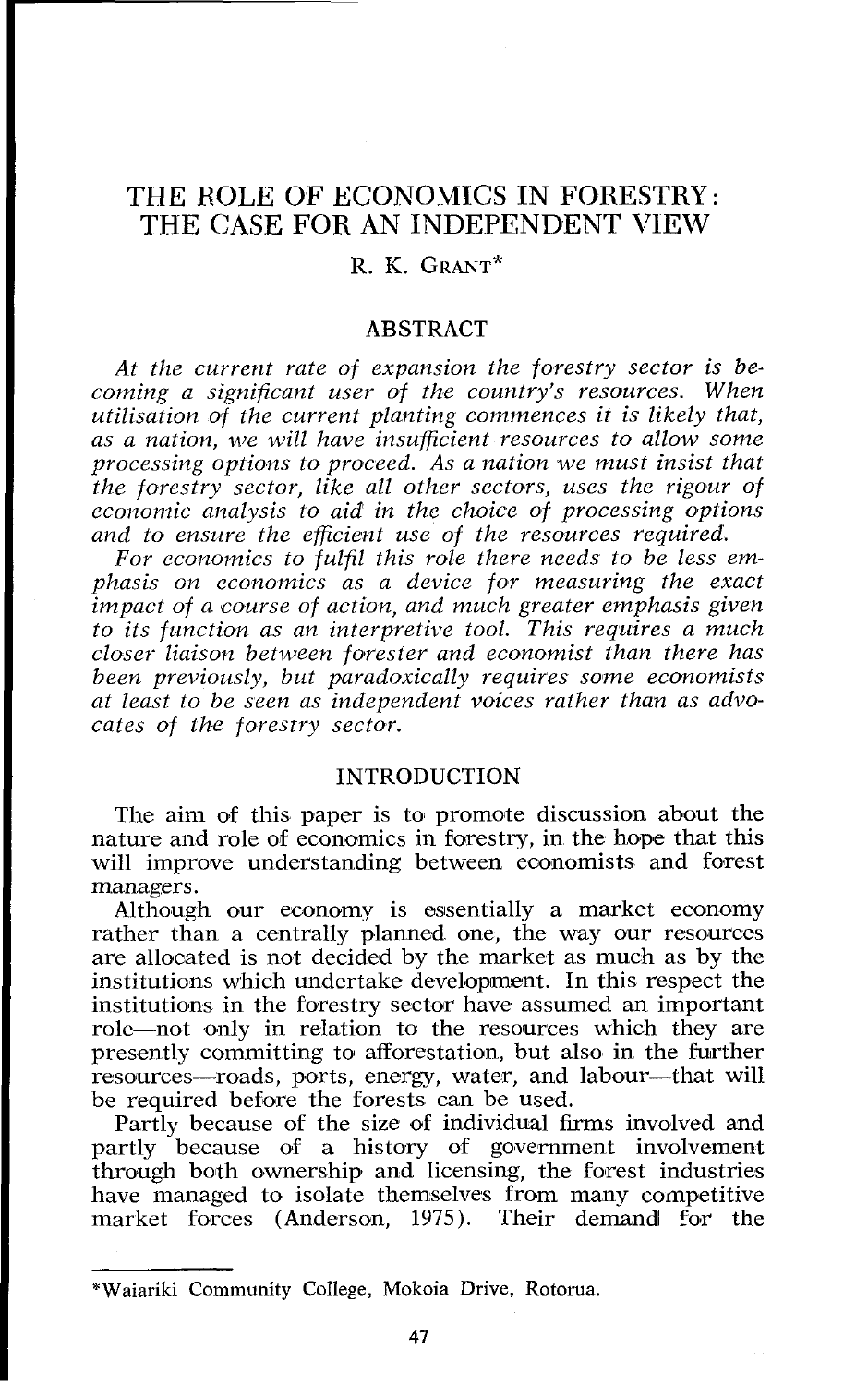country's resources is therefore not always the result of competitive bidding or rational enonomic planning. Further, there have already been some warnings that the economy may have insufficient resources to allow some forest processing options to proceed (O'Neill, 1974; Grant, 1976a, 1977b; Sutton, 1978). It is important that the institutions of the forestry sector should not be allowed to assume a dominating role in our economy merely by undertaking afforestation. In the country's interest some economic evaluation and guidance is necessary in both the development and management of our forest resources.

Yet in a recent survey of members of the Institute of Foresters one-third of the respondents indicated that economists frustrate their efforts to practise good forestry, and another third were neutral or had no opinion when asked this question (Kennedy and Sutton, 1978). There has also been some opposition to the introduction of silvicultural regimes designed to increase economic efficiency, and to the corollary that general resource forestry should be avoided in favour of single-purpose crops (Grant, 1976a; Levack and Hargreaves, 1976).

At the same time there is such considerable public dissatisfaction with the analyses provided by the Forest Service in support of claims for continuing the logging of indigenous forests that parliamentary petitions and public demonstrations have resulted. There is also discussion in technical journals about the validity of some of the general economic arguments the Forest Service has advanced in favour of using the exotic forest resource as a base for further industrialisation (Donnelly, 1974; Grant, 1976b, 1977a), and the economic arguments of the Forest Service in favour of specific forest processing proposals have caused concern (Searle, 1975; Salmon, 1977; Grant, 1977b; Fraser and Horgan, 1978).

In these circumstances the role of economics and economists within the forestry sector surely deserves urgent and frank review.

## ECONOMICS IN NEW ZEALAND FORESTRY

There is of course no such thing as a purely economic problem which can be settled by purely economic logic: a number of factors, including political interests and prejudice, enter into every discussion of actual questions. As the economist Joan Robinson observes:

The participants in every controversy divide into schools-conservative or radical—and ideology is apt to seep into logic. In economics, arguments are largely devoted, as in theology, to supporting doctrines rather than testing hypotheses. (Robinson, 1977.)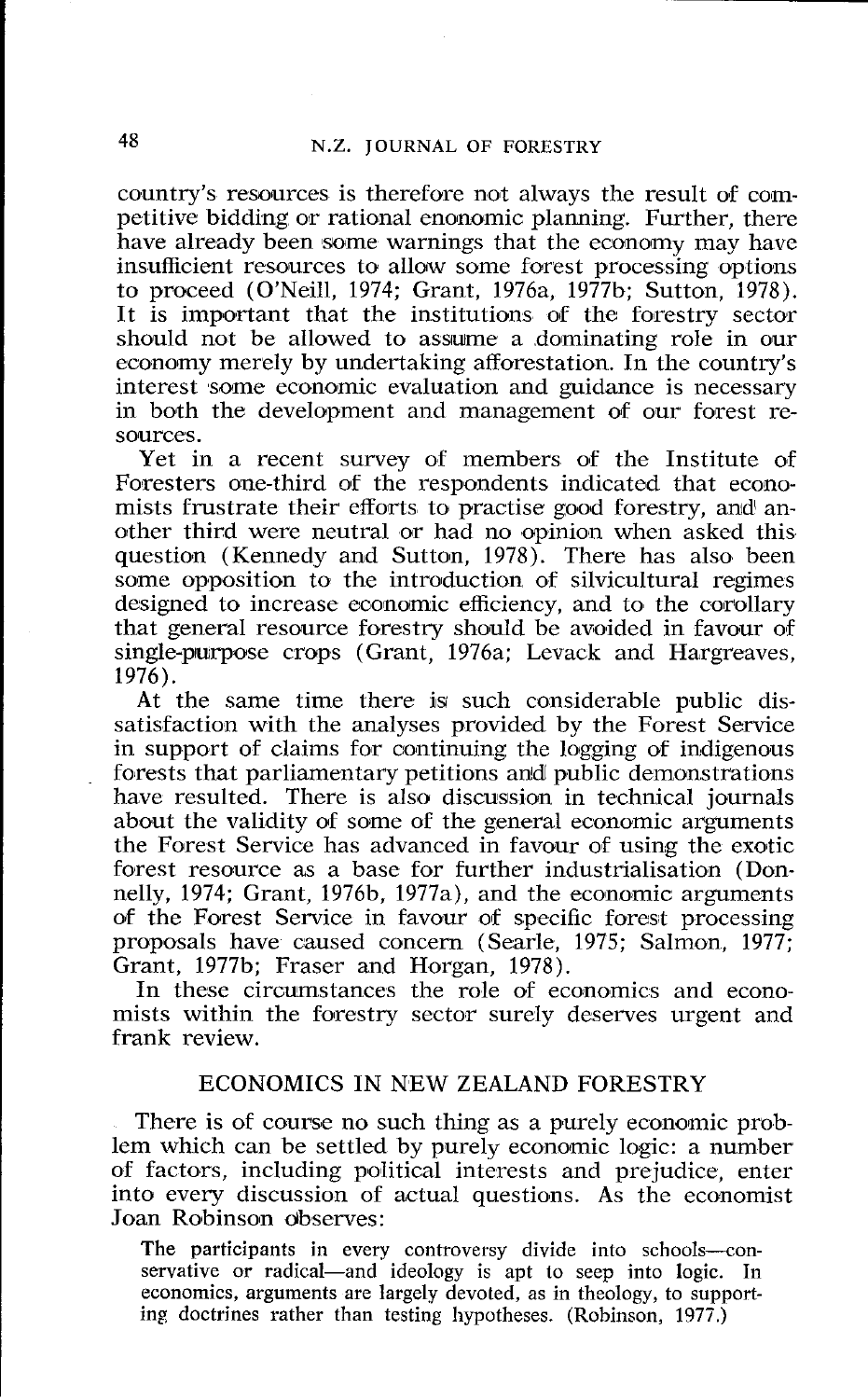In New Zealand forestry this is certainly so. The New Zealand tradition that good manners should prevail (McNeish, 1978) is evident in the hierarchical structures responsible for forestry. This tradition of genteelism reinforces attitudes This tradition of genteelism reinforces attitudes found in bureaucracies elsewhere, where the professionals are very much the staff of an established order and the initiatives they pursue conform to these patterns (Henderson, 1977).

These constraints have had a considerable impact on the way in which economics has been used within New Zealand forestry organisations. It is readily possible for the inputs to economic analysis to be limited in a way that ensures acceptable answers. Thus, an organisation which is intent on expanding the forest estate can advance the concept of *(e.g.)* farm forestry with no satisfactory published analysis of its profitability. In areas where the senior staff favour Douglas fir (which has a substantially lower profitability than radiata pine), a complicated economic analysis can be used to show that stumpage income from Douglas fir is rnaximised by planting it on the best sites (with no value being assigned to the loss in income from radiata pine which would also perform best on these sites). In an organisation which heavily favours industrialisation, the export log regime tested in one analysis of forest management proposals was a combination of silvicultural proposals and growth models which does not produce the export logs the regime was originally designed for. And in an organisation which is judged in terms of the return on its assets, the value placed on its forest asset is its depreciated cost, although the trees will be increasing in value as the forest matures.

These examples, which are deliberately not referenced, are not intended as an indictment of the organisations involved, but are an attempt to illustrate how the constraints of the established order of an organisation can lead to a doctrinaire<br>attitude in both forest management and research. The attitude in both forest management and research. pressures are no less severe because the rewards of accepting the constraints are likely to far exceed that accorded to any radicals (Robinson, 1977; Henderson, 1977).

In part at least, the present nature of forest management can be attributed to historical accident. In State forestry the economics of forest management has traditionally been unimportant on the grounds that State forests produce a number of public goods (erosion control, preservation of a domestic wood supply, etc.) which the private sector cannot be relied upon to supply (Leslie, 1964). Thus, quite properly, neither the original justification for State forests, nor their rules of management, included a comment about economics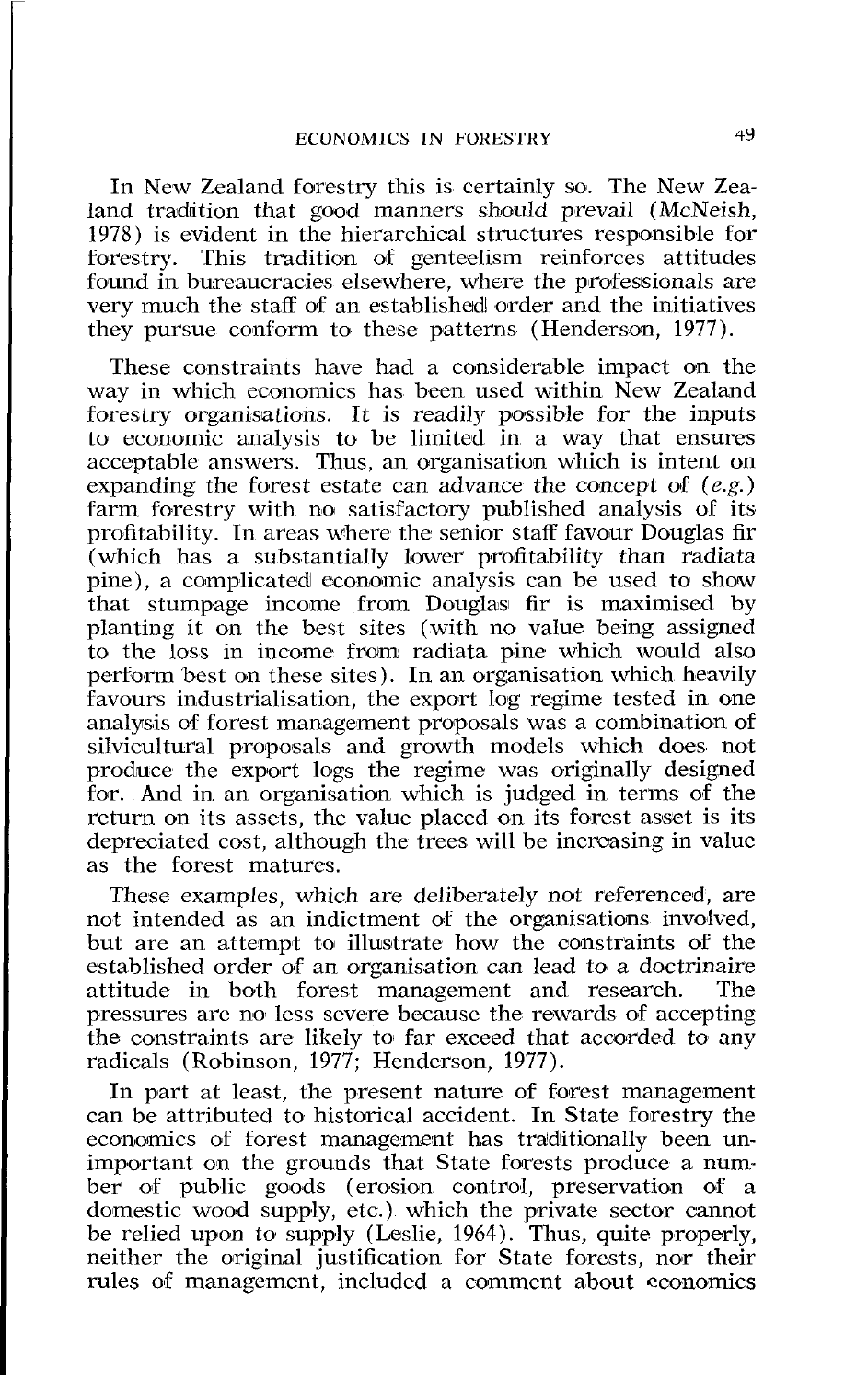or profitability. All that was envisaged was the need to create a domestic wood resource.

In private forests the economics of forest management have been made unimportant by a series of takeovers and mergers which have led to most mature forests being owned by companies with utilisatian plants. Since the capital invested in the utilisation plant is often considerably greater than the investment in the forest, and since company philosophy generally includes perpetual existence, the forest is again quite properly regarded as subservient to the economics of the enterprise as a whole.

In more recent times, however, the situation has changed radically. By 1965 there was already sufficient forest established to satisfy the predicted domestic demand until the year 2000. Further afforestation had to be justified by earning foreign exchange through exports (Farnilton, 1969; Hosking, 1972). In obtaining government funds for such afforestation (either directly for State forests or by subsidies for private afforestation), the forestry sector was required to show that it could meet the government's guidelines for investment in export earning industries—guidelines which included a minimum return on investment of 10%. The ability of the forestgrowing sector to satisfy the government criteria, including the profitability criterion, was demonstrated in a series of papers prepared by Forest Research Institute economists for the 1969 Forestry Development Conference and subsequently published in the *Journal of Forestry Science* (Fenton, 1972; 10 papers). In these papers Fenton concluded that to achieve the required high returns it was necessary to adopt new silvicultural practices which sacrifice volume yields to achieve shorter rotations.

However, a recent survey of the Institute of Foresters shows that nearly two-thirds of the respondents over 54 years of age thought that the major objective of exotic forestry should be to produce the maximum wood volume possible (J. J. Kennedy, pers. comm.). Thus, while economics, including profitability, was established as a legitimate concern for forest management, some members of the forest organisations have been slow to respond to these changed circumstances. While happy to accept the expansion of the forest estate, justified on economic grounds, they appear to cling to the notion that their objective is still to create a general resource. They apparently fail to appreciate that public money was invested in forestry because of the promised high returns. Unless there is some indication that these high returns can be realised, the money currently being invested in afforesta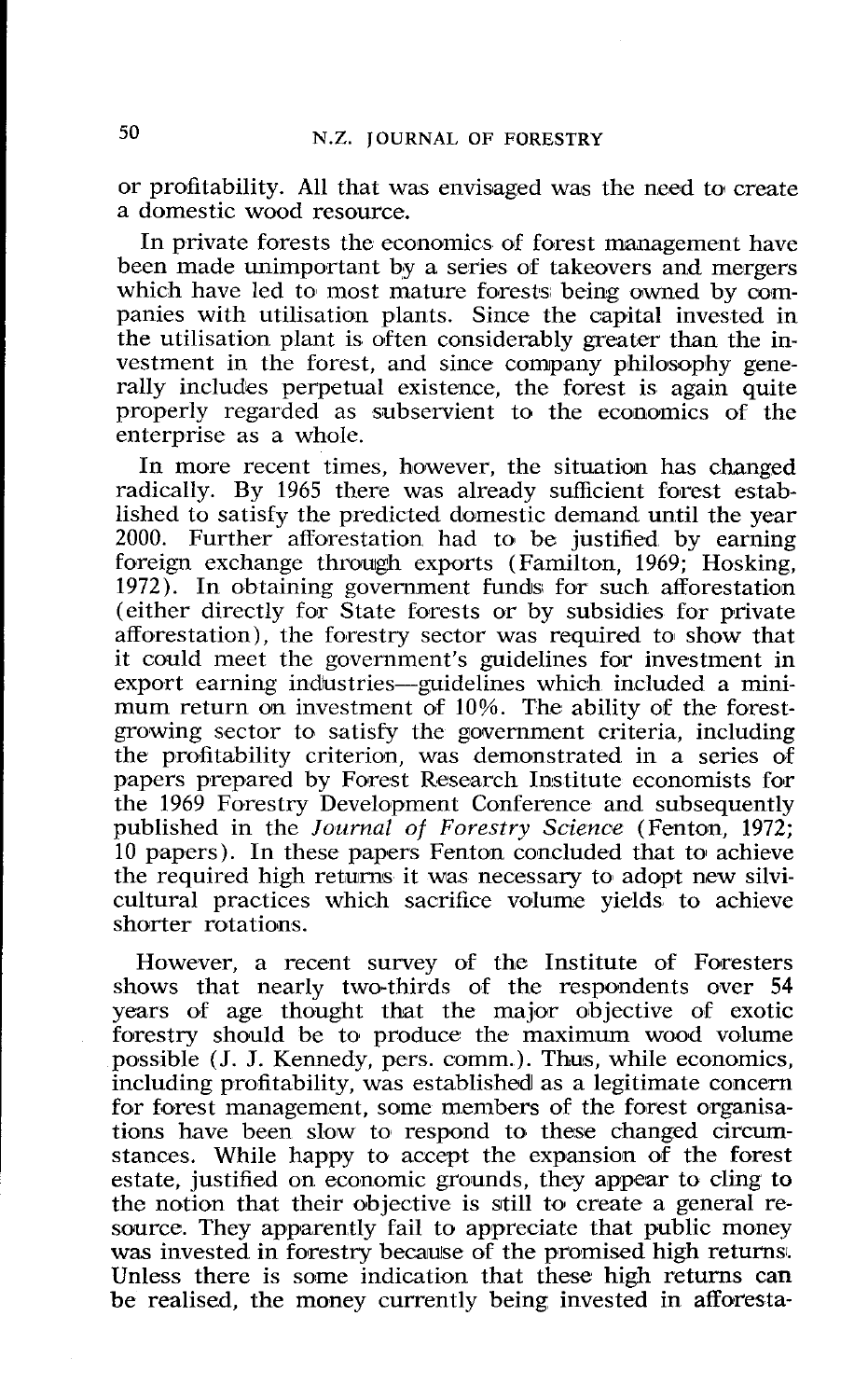tion may be better invested in other foreign exchange earning activities.

In these circumstances it is not surprising that some foresters and forestry organisations feel under attack from economics.

One response of forest economists to the changed circumstances has been to concentrate their attention on a series of extensive economic analyses of particular projects-called cost-benefit studies. Both Dupuit, the intellectual father of cost-benefit analysis, and the United States Bureau of the Budget, the organisation which popularised the technique, saw cost-benefit analysis as a project justification device (Marglin, 1967: 18). The cost-benefit studies of afforestation certainly fall into this category, for, whatever their faults, they have been isolated events and cannot pretend to be a planning device. As a medium for project justification they may have been successful, but without a framework for planned growth of the economy they must inevitably suffer the fate of similar analyses in the United States, where they "serve as window dressing for projects whose plans have already been formulated" (Marglin, 1967: 18), and in Australia, where they give "plausible but often psuedo-factual backing for predetermined political decisions" (Leslie, 1964).

Unfortunately, a doctrinaire attitude may also have invaded the interpretation being applied to some aspects of forest economic research, including research into the selection of silvicultural management schedules. While a number of different criteria were used in the profitability studies of different silvicultural treatments (Fenton, 1972), the studies had a model forest as their basis. The model was establishing a new forest on a fixed area of land known as the Maraetai block, which had been the subject of earlier economic analyses (Ward *et al.*, 1966). Other factors of production such as labour and capital were assumed to be in unrestricted supply. This qualification is an important one, and in fact there is no special reason to believe that results derived from the analysis of such a model forest apply to situations where there is a restriction on the amount of capital available, where there is no restriction on the amount of land available, or where an existing forest is expanded. These "exceptional" circumstances include most of the conditions likely to apply to forestry. Accordingly, the conclusions following from Fenton's work are not necessarily directly relevant to many State and private forests and Maori incorporations. Unfortunately, in the interpretation of Fenton's work these qualifications are often forgotten and the results are sometimes advanced as being universally applicable.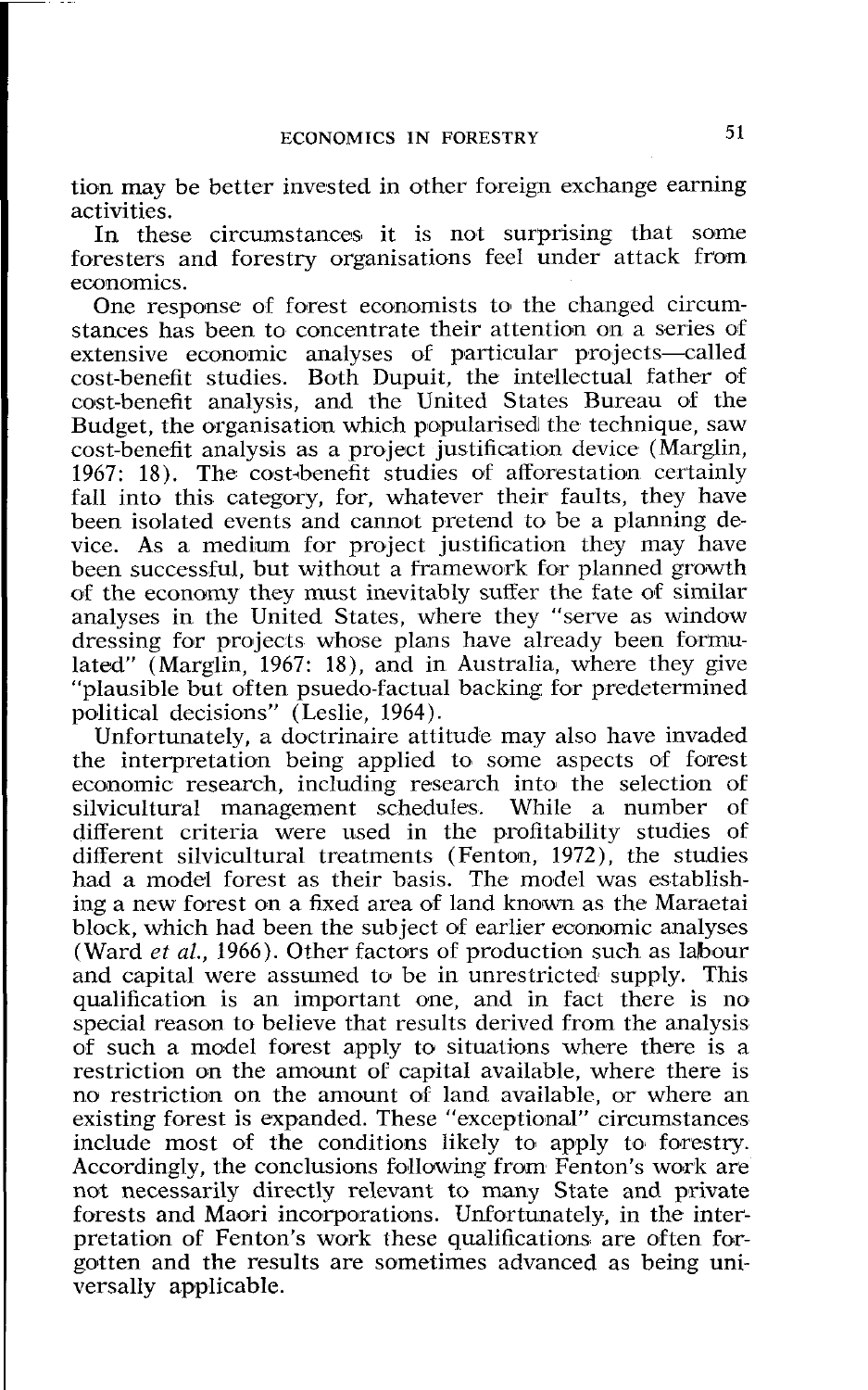The consequences of any doctrinaire approach to both forest management and research are severe, and are likely to increasingly jeopardise the contribution of the forestry sector to the economy as a whole. The forestry sector could become one of the sectors the New Zealand Planning Council is talking about when it says:

. . . individuals and groups can become preoccupied with the goal of maintaining their own positions rather than coming to terms with the issues facing the country. These problems permeate society and represent the Achilles heel of any strategy to solve our external problems by increasing exports. (N.Z. Planning Council, 1978: 52.)

Further, there is a danger that ideology may become so mixed into the analysis of forest economics that unorthodox ideas appear unscientific and are not treated on their merits. This may already be happening in the conflict that has surfaced in the newspapers between forestry establishments with different points of view (Reynolds, 1977; Tustin, 1977), and may be the reason why foresters are regarded with suspicion by conservationists and others (Searle, 1975; Devon-<br>shire. 1976). In the circumstances, perhaps the present In the circumstances, perhaps the present guarded and suspicious attitude of some forest managers to economists is justified, and may be attributed to both those<br>in charge of forestry operations and those practising charge of forestry operations and those practising economics.

#### *What Can Economics Do?*

It is clearly evident that the present circumstances (unemployment, foreign exchange problems, and inflation) call for better management of all sectors of the economy, including the forestry sector. However, any attempt at better management of either the economy as a whole or the forestry sector requires an appreciation of the impact of the resources invested in the forestry sector-both those currently being invested directly in afforestation and those which will subsequently be required before utilisation can commence. Economists in the public sector may help to provide this assessment by using the techniques of economic analysis to contribute an unbiased evaluation of the consequences of alternative courses of action.

In these circumstances the most important feature of economic analysis is its role as an educational device in increasing understanding andl enabling better communication. In this role economic analysis is almost a subversive activity for its purpose must be to provide the means to question 'both the mores and the goals of the organisation concerned. This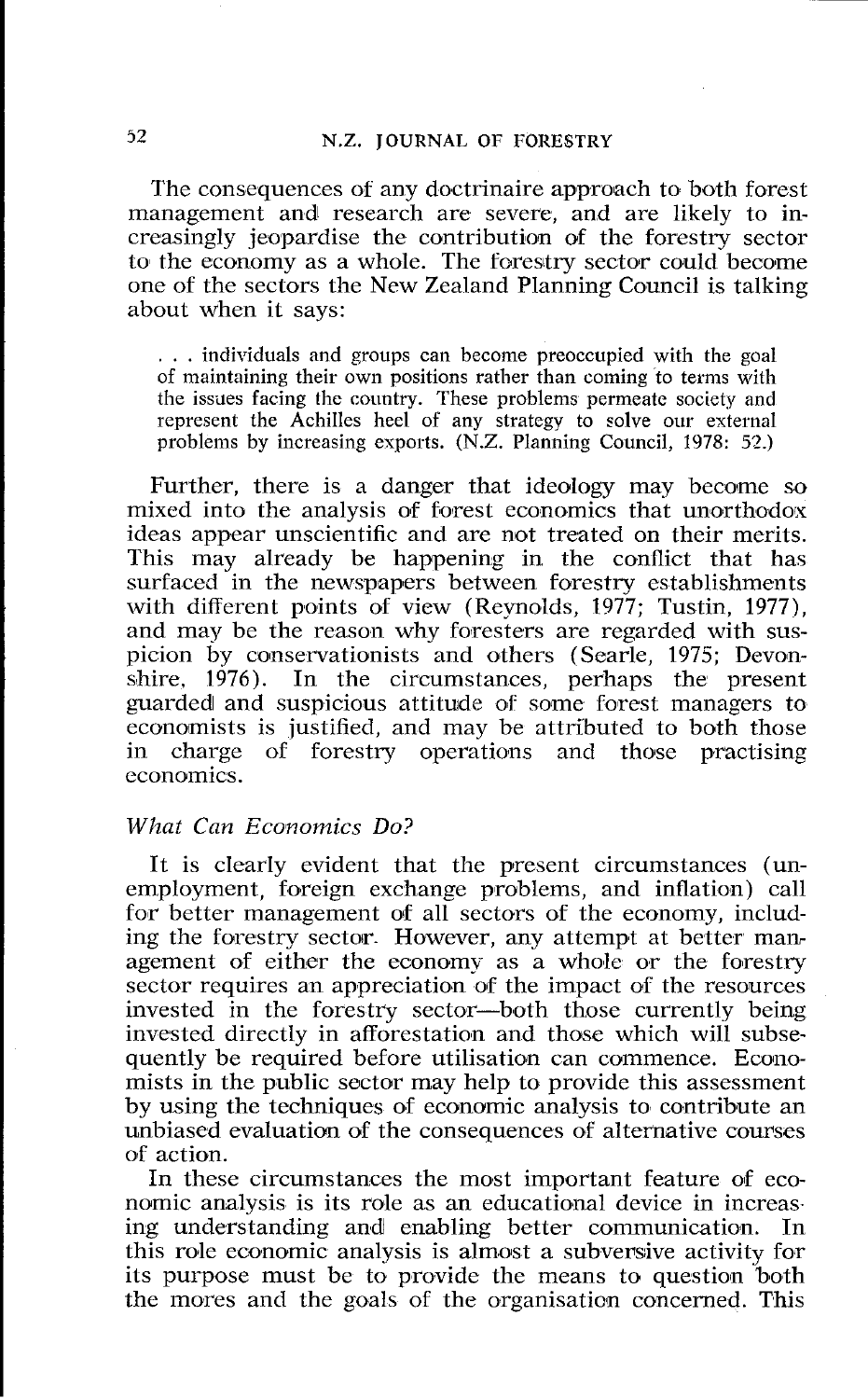must particularly be so for economic analysis of management. If the investigation is conducted by outsiders (consultants), of course, the conclusions cannot be regarded as treasonable although the results may offend conventional wisdom. Coasultants also have the advantage that the problem generally has official recognition, while the task **of** internal investigations is often to convince the hierachy that there is a problem. Nevertheless, management must accept that economic analysis includes evaluation of new, and therefore unaccepted, methods.

**At** the same time economists should appreciate that where politics are involved, ambiguity may be preferred to a rational analysis. For, since most situations involve competing interest groups, the politicians may hope that in being ambiguous they can appear all things to all men. While forest managers should be offering technical advice on management, rather than indulging in politics, it is inevitable that any preference for ambiguity in their masters will lead to badly defined or even contradictory objectives. In turn, this will lead to actions which may appear irrational and even profilgate when viewed from outside the pressures which created them. The danger is that establishing a precedent for apparent irrational and profligate behaviour will encourage it or even allow its emulation throughout the hierarchical structure.

Where economists are forced (whether overtly or covertly) to allegiance to organisational politics, either by doctrinaire attitudes in State forestry or by the goals of private forestry, the conflict between interest groups will almost certainly remain. In these circumstances the protection of the public interest requires an "economic audit" of the organisation's proposals in much the same way as proposals are presently submitted to environmental auditing procedures. Any economic auditing of forestry proposals would require another independent organisation to acquire some skills in forest management analysis. Such an organisation must represent a duplication of effort which can be avoided as long as economists within the organisation can maintain an independent viewpoint.

Avoiding an economic auditing procedure places a great deal of responsibility both on the hierachy of employing organisations and on economists. It requires them to engage in almost continuous dialogue, which will not always be a pleasant experience. But it also offers significant advantages to forest managers in better fitting them to answer the political pressures, and to economists by ensuring that they will play a useful part in the processes leading to a decision.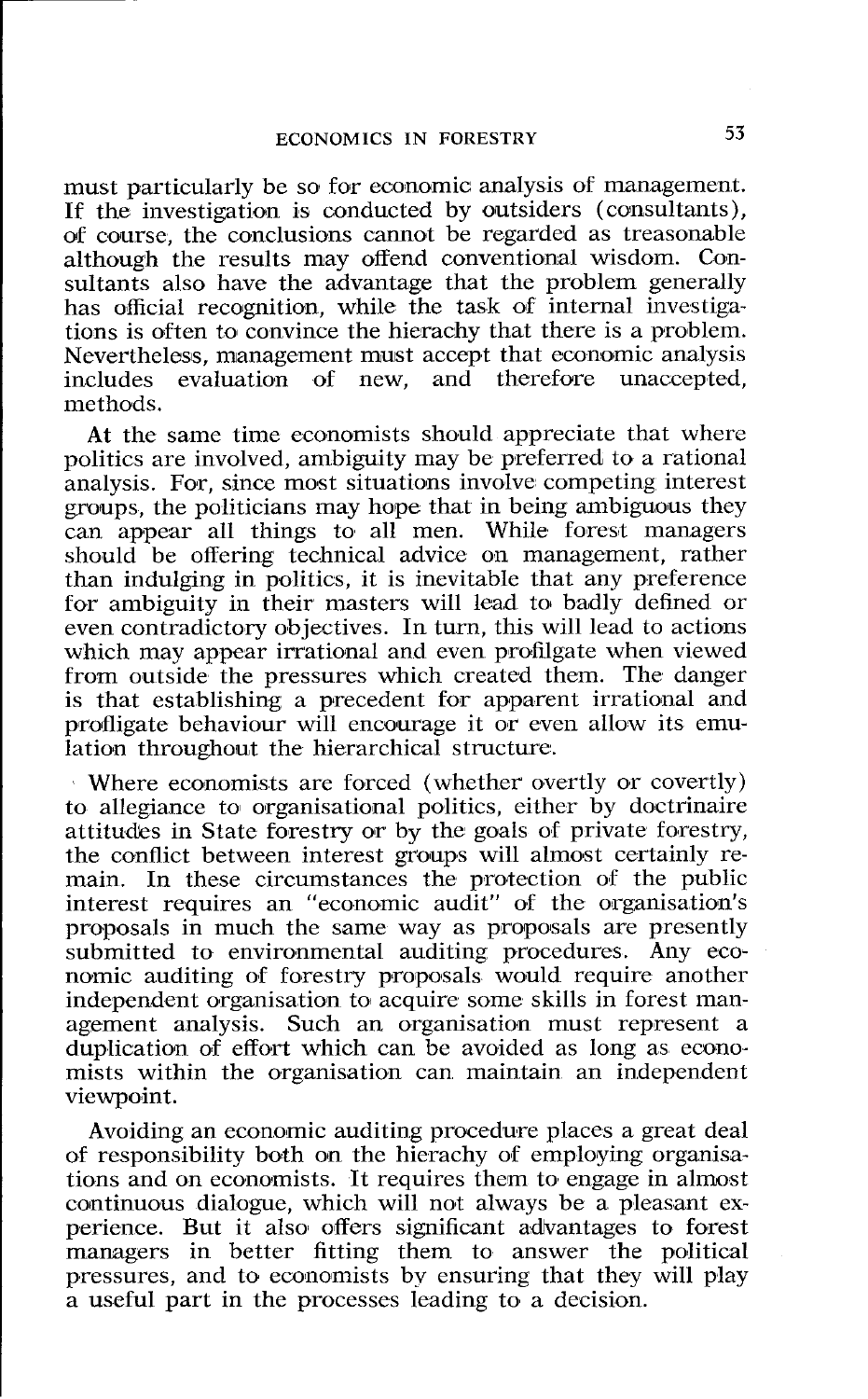#### How Can Economics Help?

The economics appropriate to a forestry organisation which requires political allegiance from its economists is the economics of advocacy.

Where economics takes an independent viewpoint, either within the forestry organisation or in an institution undertaking economic audits, there must be qualifications placed on its use. Clearly the mast important qualification is that economics is merely modelling. Just as surely as sandcastles are moldels of houses, so is economics a representation of the real world. For this reason alone considerably less emphasis should be given to the numerical answers, such as the calculated internal rate of return or the present value, and much more emphasis given to the relationships the analysis reveals, and the insight it provides into the operations of the organisation.

The recent cost-benefit analysis of afforestation proposals in Otago and the King Country (New Zealand Forest Service, 1975; Anon., 1977) are examples of considerable emphasis being given to the financial result. Yet in deriving the estimates of financial return for these studies it was necessary to assume that a number of circumstances would remain unchanged for the next 20 years. These circumstances include the level of unemployment, the scarcity of capital, the relative returns to capital and labour, the exchange rate and the scarcity of foreign exchange, and the real cost of energy. These are all items which have fluctuated considerably in the past 10 years, and to place emphasis on a calculated financial return based on the assumption that they will remain constant is akin to keeping the score in the Red Queen's croquet game in Alice in Wonderlanid (see Carroll, 1954: ch. 7).

What the studies do reveal, however, is the relative importance of financial and social benefits, both within and between the various land-use alternatives investigated. For example, the eoonomic analysis of the King Country (Anon., 1977) clearly demonstrates the overwhelming influence of pulpmill capital on the estimates of project profitability, and the critical nature of the assumptions about employment multipliers and migration patterns in estimating the social benefits.

Similarly, considerable emphasis has been given to the high internal rates of return generated by silvicultural regimes with low final crop stockings (Fenton, 1972). Yet in calculating these returns it was necessary to make the same sort of assumptions as the cost-benefit analysis, and the confidence limits to the calculated levels of profitability must be very wide. In my opinion this work has a number of much more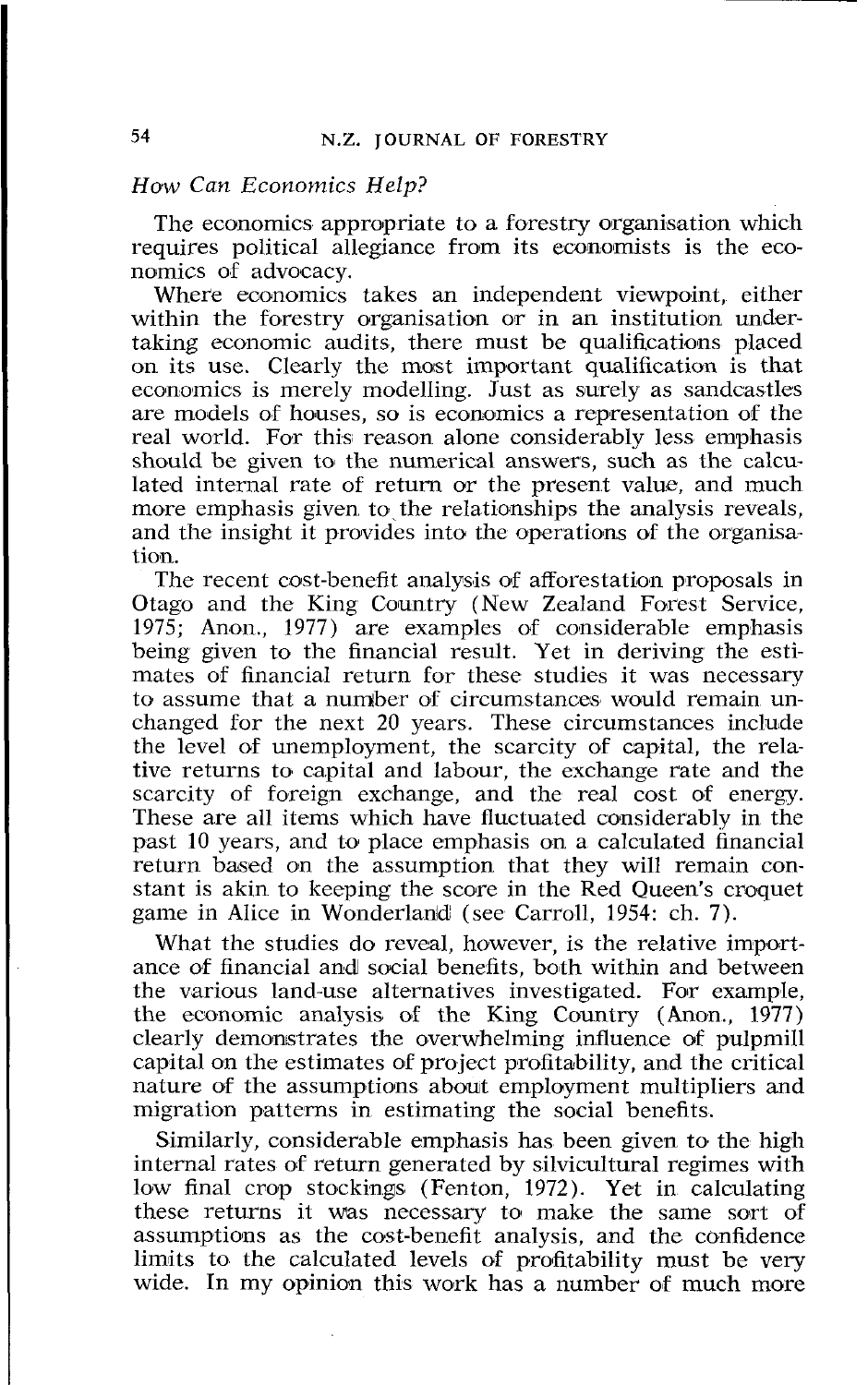important implications, although they are dependent on the accuracy of the estimates of stand growth: firstly it defines the relative economic importance of the operations necessary in producing a forest crop; secondly it shows the economic importance of the response of stand production to changes in final crop stocking and rotation length (Grant and Walter, 1978); thirdly it illusitrates the economic advantages of defining the end use of the crop well before utilisation commences (Grant, 1976a); and finally it demonstrates the economic significance of the prices received fotr both clearwood and other grades (Sutton, 1978).

These examples demonstrate the fundamental insight that economic analysis can provide by directing attention at a number of points which are not intuitively obvious. Innumber of points which are not intuitively obvious. evitably such analysis raises new questions for consideration and redirects the emphasis of the enquiries. But the important point is that the issues raised are not solely of concern to economists. Thus Fenton's profitability studies, which revealed the relative importance of various forestry operations, have important implications for those directing the research effort; and the new emphasis Fenton's studies give to the change in productivity with stocking should be of considerable concern to mensurationists.

The second qualification that must be placed on the use of economics is the need for the economist to find common behaviourial values so that common premises may be found for resolving problems between conflicting interest groups (Speir, 1971). Two examples may illustrate the point. In many parts of India a cow is held to be a sacred animal; yet an economist who did not hold this view could consider the animal for desperately needed material consumption, without realising that it would generate more problems in the ideological sector than it would solve in the economic one. Certainly his analysis, though technically correct, would be rejected by the people. The second example involves differences in attitudes to change. A typical American attitude is to regard change as a way of life, with cars, homes, jobs, and even marriage partners, all open for replacement. This is in marked contrast with the attitudes of most Japanese people, for whom change is something to be painstakingly avoided. Consequently, when American economists advised Japan to increase labour mobility as an important step in raising productivity after the 1941-45 war, it was unacceptable.

As agencies heavily involved in the utilisation of Maori land, forestry organisations have an obligation to find common premises about the land with the Maoris. This requires them to ensure that economists evaluating Maori land-use know,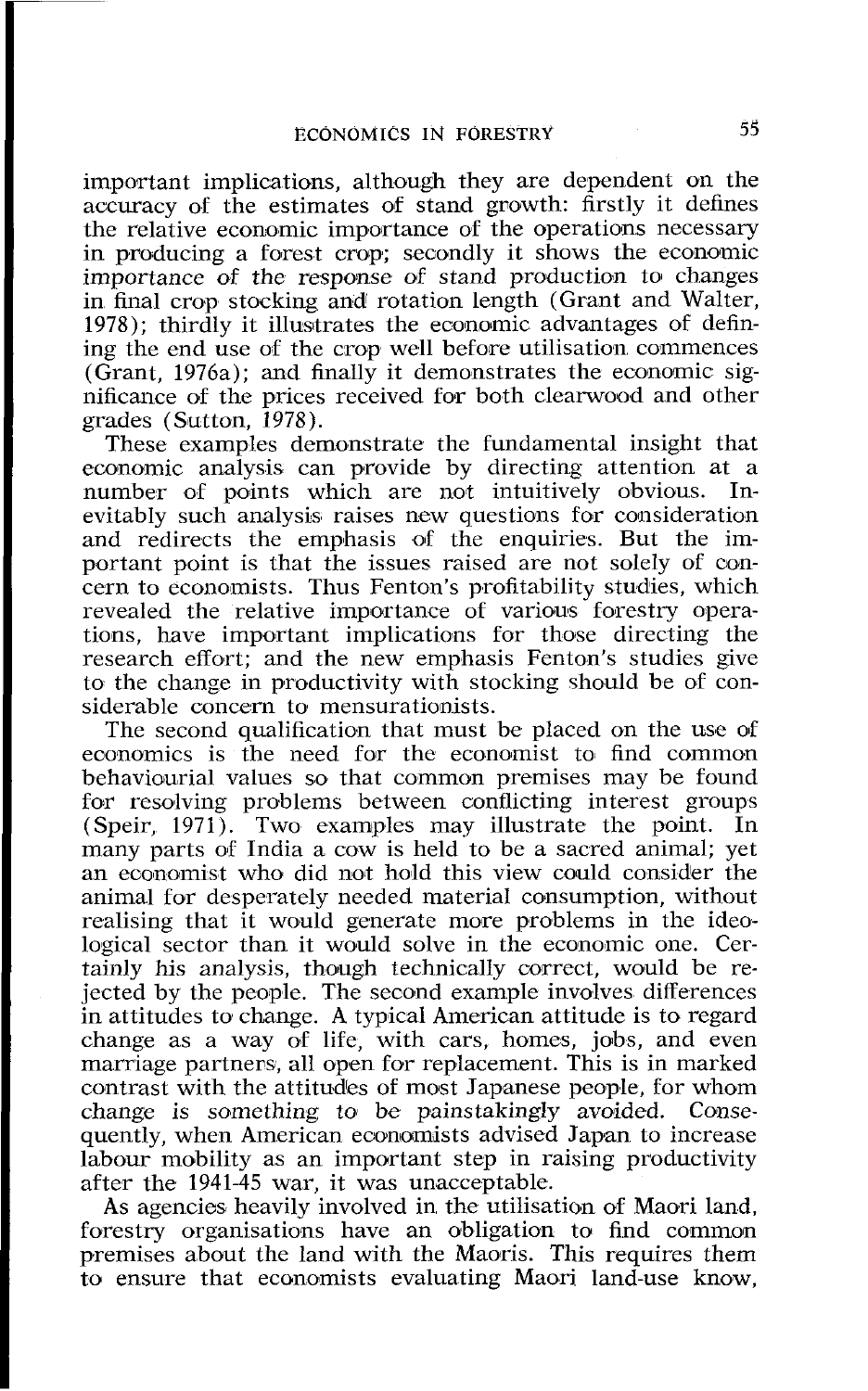and appreciate, the spiritual and ideological role of land in This should make the Maori concept of "turangawaewae", and the concept of the continuity of the people and the land embodied in the proverb "Whatungarongaro he tangata, toitu te whenua", no less important to understand than is the rde of the interest rate. As recent disputes ovcr urban Maori land have shown, no organisation can expect to permanently overcome Maori landowners with bureaucratic weapons and an appeal to a national desire to use idle land. Eventually Maori landowners can be expected to question and renegotiate land-use arrangements, unless they are based on a common understanding of the role of land. Arrangements where forestry organisations treat land as just another commodity while the Maori owners treat it almost as part of the family, seem to have a shaky foundation.

In a similar way, the values held by conservationists and others in the anti-forestry lobby also deserve investigation and appreciation; for, as we have seen, no number of well presented and logical forest management plans will be mutually satisfactory unless they can find some common value to start with.

The third major qualification to the use of economics is the way in which money is often viewed as a measure instead of a measurement tool (Speir, 1971). Further, the desire for quantification which techniques such as cost-benefit analysis have encouraged has led to a desire to obtain a measure of the total utility of the project by combining the money profit from a project with the money value placed on the social benefits such as travelling time and congestion.

In fact, deriving a measure of social utility (alternatively called a social welfare function) has been the subject of extensive commentary in the literature of both economics and operations research, but there appears to be a wide gap between this theory and the practical assessment of the benefits in cost-benefit analysis. While this journal is not an appropriate place to discuss the reasons why this is so, it is appropriate to consider some important limitations which the theory places on some practices of techniques such as costbenefit analysis.

Important causes for concern are the assumptions that the social utility function is linear (that is, that the benefits are additive and that a dollar gain is exactly the same as a dollar loss); that the project is independent of all other projects and the benefits are independent of each other (that is, the value of a given benefit is not influenced by the level of any other benefit arising from this project or any other project); and that the present price system adequately reflects the real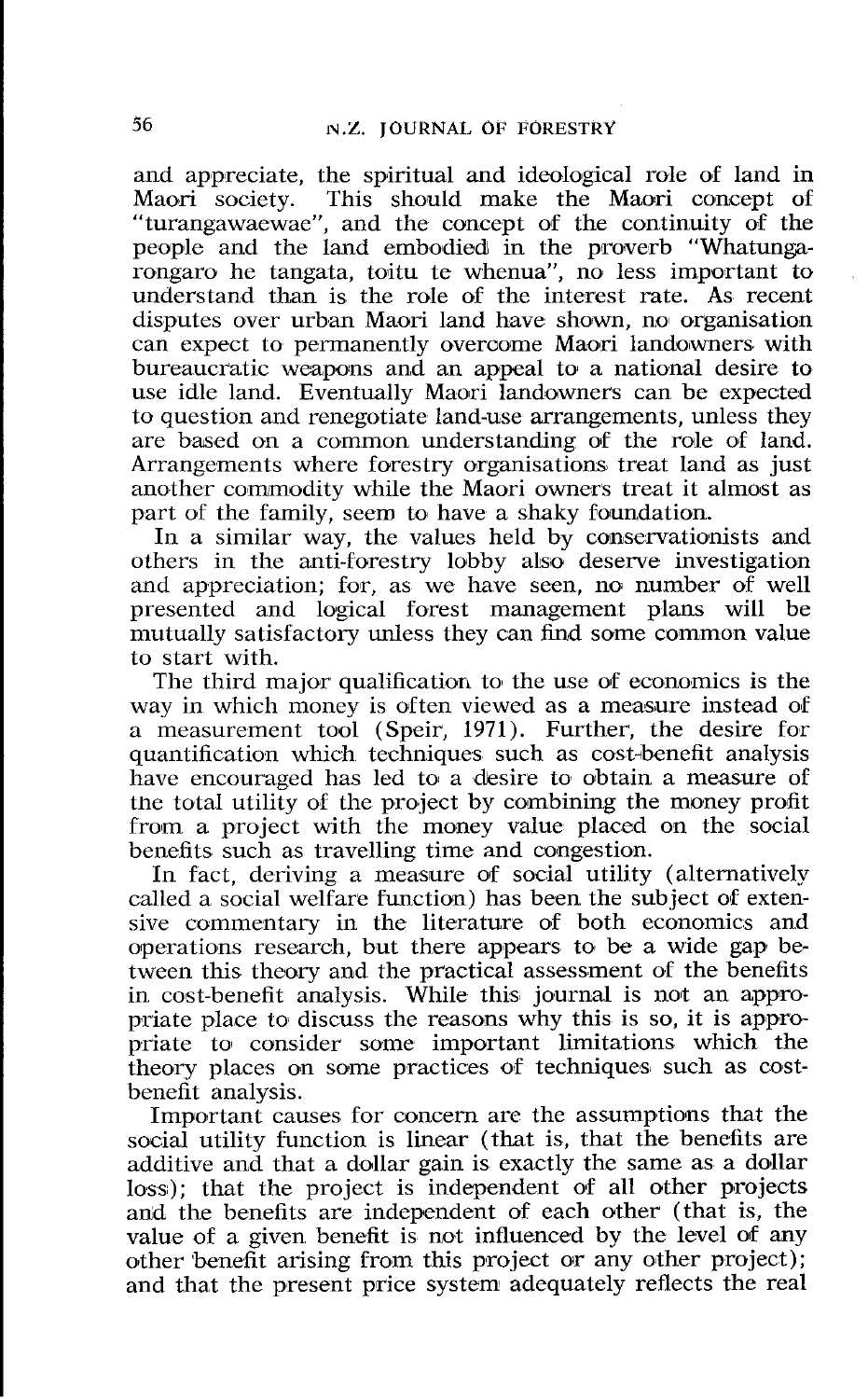cost of resources. There are many examples in present forest economic analysis where these assumptions are invalid. In afforesting farm land, for example, the dollar loss in farm income is subtracted from the profits of the forest. Yet the individual farmer whose land was taken for afforestation may feel quite differently about the risks involved in a new venture elsewhere and may argue that he should be compensated for taking the risk. This is introducing a distinction between a dollar lost and a dollar gained.

There has been considerable discussion of the likelihood that resource constraints may limit forest utilisation proposals (O'Neill, 1974; Grant, 1976a; Sutton, 1978), thereby linking all schemes under a common constraint. The Forest Service has also recognised that indigenous forest plans are not independent, by jointly considering the utilisation plans for the indigenous forests of the central North Island and the west coast of the South Island. Finally, the analysis of afforestation in the King Country (Anon., 1977) acknowledges the failure of the market price to set the real cost of resources, when it uses a 1969 Treasury directive to put a 10% loading on foreign exchange. The inadequacy of the market mechanism is particularly noticeable when used to estimate future prices, especially for resources such as energy whose real price is expected to rise in future (Meirnyk, 1976).

These comments do not mean that cost-benefit analysis is not a worthwhile technique. Rather it is an example of one of a number 06 techniques which are used to present a simple monetary answer to a question when the economic analysis involved is largely unintelligible to the layman. The real danger of such techniques lies in situations where the economist advances the analyses as proven estimates of the money value of a project, when at the very best this value will be surrounded with considerable uncertainty. Further, any value arrived at must largely incorporate the analysts' views about the weights to be attached to the various costs and benefits, and in this respect economists are in danger of usurping the functions of politicians, whose role in making their decisions is to assess the weight society accords to differing impacts. The problem can be overcome by resisting the temptation to simplify and, in presenting the results of the analysis, to use money as a measure of profit along with other measures such as employment, foreign exchange earnings, and social impact.

### **CONCLUSIONS**

The differences within the members of the forestry profession as to whether the Institute of Foresters should be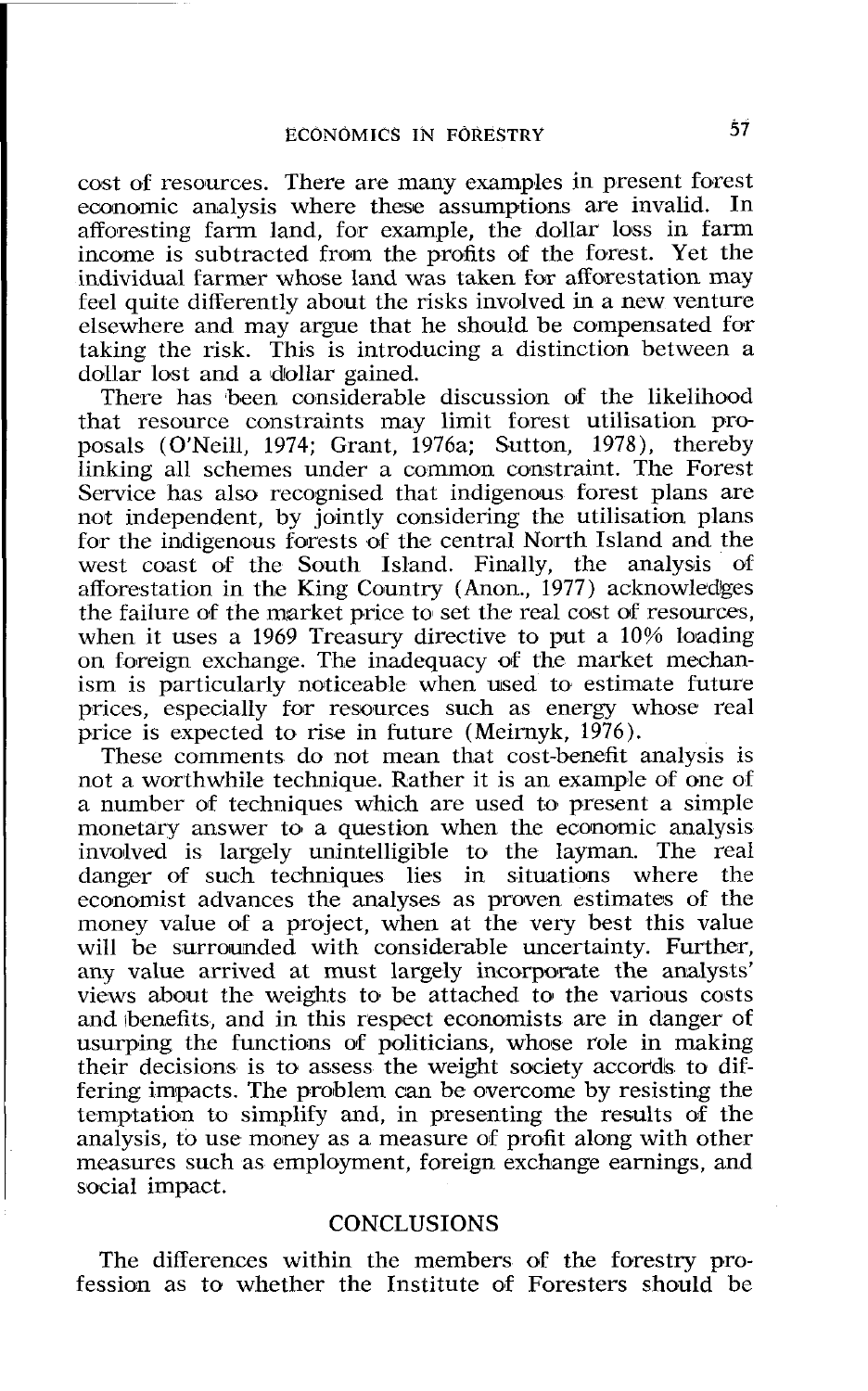an advocate for forestry or should offer an unbiased or independent view probably reflect different conceptions of members' own roles (Kennedy and Sutton, 1978). It is not surprising, therefore, that there is some division within the forestry sector as to the role that is appropriate for forest economists.

It is, however, essential to the national interest that, where economists adopt the role of advocate, the assumptions of their analysis are clearly evident, and that favourable conclusions are not reached merely by restricting the costs and benefits considered. Even when these conditions are satisfied, where public money is involved the normal democratic practice of checks and balances will require that the work of forest economists whose primary function is to promote forestry will be independently reviewed. If the cases advanced in favour of afforestation are to succeed, it is necessary for economists working within the forestry sector to indicate where the arguments advanced may be deficient or unduly biased.

Thus for the efficient working of the forestry sector some economists at least must be encouraged to maintain an independent viewpoint. Since this may often require economists to advance what may be regarded as negative criticism, they may find themselves in conflict with the hierarchy of forestry organisations. This is the conflict that can be avoided if the forest manager and the economist can appreciate each olther's role.

These arguments lead inevitably to the conclusion that economics has a much more important role to play as an interpretive tool than as a technique for defining the exact impact of a course of action. This requires a much closer liaison between forest managers and economists than there has previously been. For if the greatest use is to be made of economics in its didactic role it must be used in the process of making the decision rather than as an addendum to it.

Where the techniques of economics continue to be used to suggest specific forest management practices, both foresters and economists must closely examine the assumptions inherent in the analysis. Neither economist nor forester should be overcome by the techniques of analysis; for no matter whether it comes from a computer or not, whether it is the result of complex economic argument (as in cost-benefit analysis) or is the result of sophisticated manipulation as in linear-programming analysis, the results are entirely dependent on the initial assumptions, as they must be in all modelling exercises.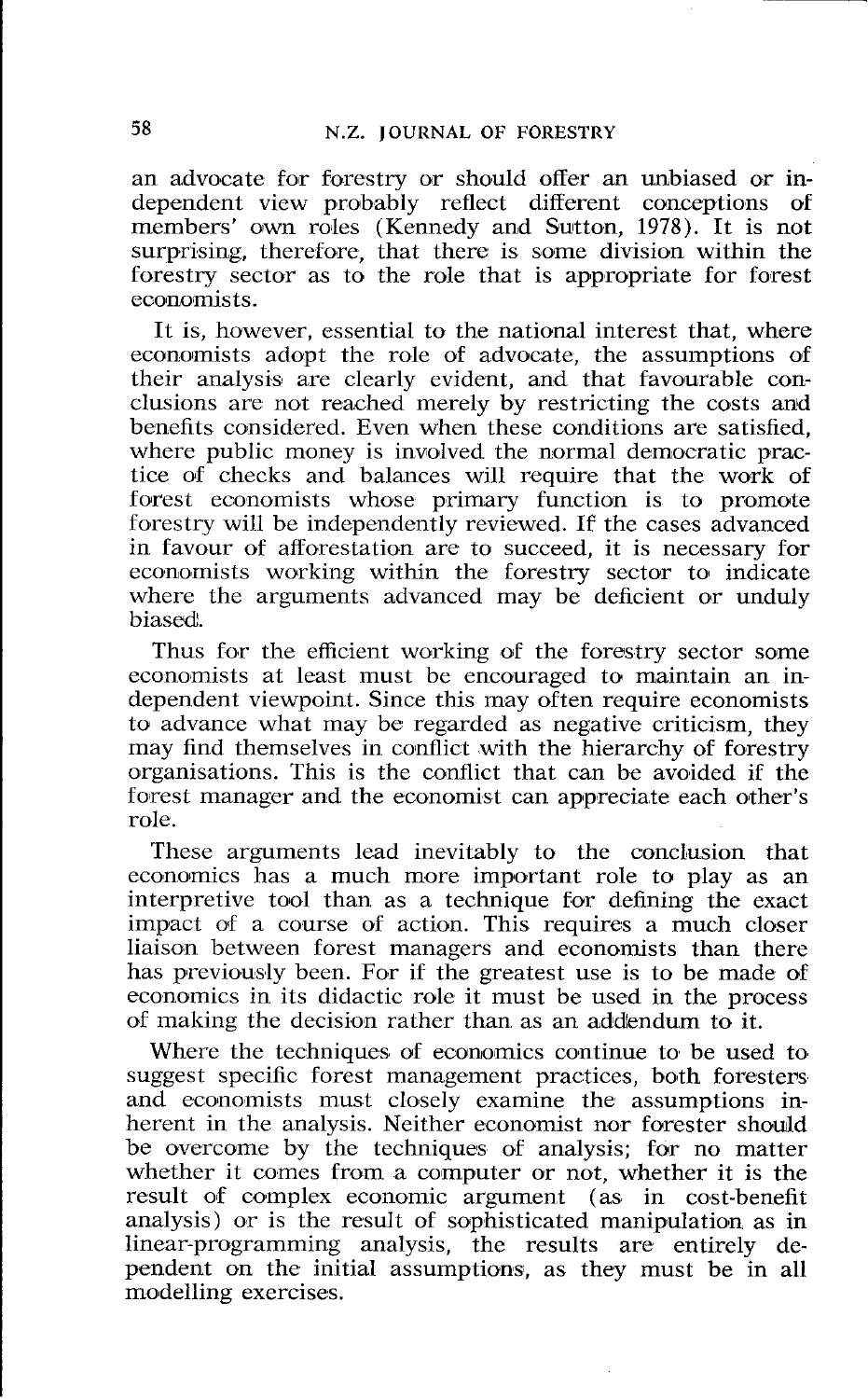#### REFERENCES

- Anderson, Kaye L., 1975. A history of the pulp and paper industry in New Zealand. N.Z. For. Serv., For. Res. Inst., Econ. of Silv. Rep. No. *82* (unpubl.) .
- Anon., 1977. King Country Land Use Study (final report July 1978). N **Z.** Govt Printer, Wellington. 120 pp.

Carroll, Lewis, 1954. Alice in Wonderland. Love and Malcolmson. 126 pp.

Devonshire, Brian, 1976. New Zealand's forests-A Fulbright Scholar's view. *Am.* forest^, *82* (8). 1, *59.* 

Donnelly, P. T., 1974. Log exports or additional domestic processing. Paper presented to Forestry Development Conference, 19.21 Nov. Forestry Development Council.

Familton, A. K., 1969. The 1969 National Forestry Planning Model. N.Z. Govt Printer, Wellington. 43 pp.

- Fenton, R. T., 1472. Set of ten papers in Iirst and second special economics issues. N.Z. **Ji.** For.. Sci., *2* (1) : 7-161; 2 (3): 289-388.
- Fraser, T.; Horgan, G. P., 1978. Further comment on the forestry development plan for Otago. N.Z. *Jl I'or., 23 (I):* 49-63.

Grant, R. K., 1976a. Impact of uncertain end-use on wood costs and its implications for forest planning. N.Z. Jl. For., 21 (1): 58-67.

- 1976b. Local employment multipliers for the pulp and paper industry in New Zealand. N.Z.  $Jl.$  For. Sci., 6 (1): 122-30.

1977a. Effective protection and comparative advantage in New -- 1957. Some comments on forest planning and the forestry de-**Zealand's** forest enterprises: A comment. N.Z.  $\hat{I}$  For. Sci., 7 (2): 240-9.

velopment plan for Otago. N.Z. */I* For., 22 **(1).** 126-33.

- Grant, R. K.; Walter, M. R., 1978. The economic implications of the alternative growth models for P. radiata. (unpubl. rep.).
- Henderson, J. B., 1977. Professional standards for the performance of the government economist. Am. Econ. Rev.,  $67$  (1): 321-5.
- Hosking, M. R., 1972. The 1972 National Forestry Planning Model. A report prepared for the Targets Working Party of the Forestry Development Council. 40 pp.
- Kennedy, J. 1.; Sutton, W. R. J., 1978. Brief summary of some NZIF questionnaire data presented to Institute of Foresters meeting, Te<br>Anau (mimeo.).

Leslie, A. J., 1964. The economic theory of State forestry (mimeo.).

- Levack, H. H.; Hargreaves, M., 1976. Pulpwood forestry facts and fallacies. N.Z. *II For.*, 21 (2): 273-4.
- Marglin, S. A., 1967. Public Investment Criteria: Benefit-Cost Analysis for Planned Economic Growth. George Allen and Unwin, London. 103 pp.
- Meirnyk, W. H., 1976. Some regional impacts of the rising costs of energy. Papers of Regional Science Ass., 37: 213-27.
- McNeish, James, 1978. A time of twilight. *N.Z.* Listener, 22 Apr.
- New Zealand Forest Service, 1975. Forestry Development Plan for **fhe**  Otago Planning District. N.Z. Govt Printer. 49 pp.
- New Zealand Planning Council, 1978. Planning Perspectives 1978-83. N.Z. Govt Printer. 102 pp.